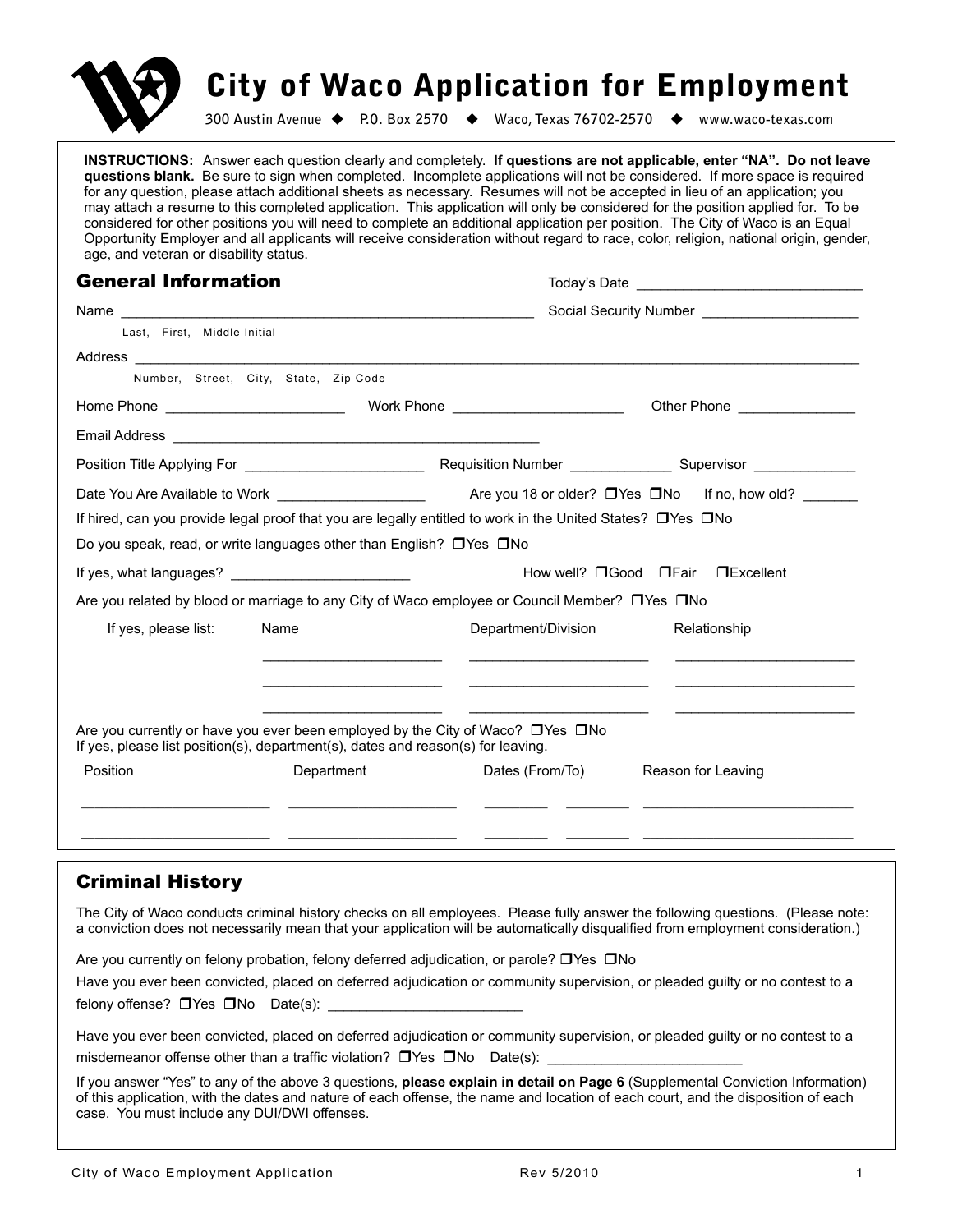|                                                        | Did you graduate from high school or receive a GED? □ Yes □ No                                                                    |                                |                   |                               |                                        |                    |  |
|--------------------------------------------------------|-----------------------------------------------------------------------------------------------------------------------------------|--------------------------------|-------------------|-------------------------------|----------------------------------------|--------------------|--|
|                                                        |                                                                                                                                   |                                |                   |                               |                                        |                    |  |
| Type of school:                                        | Name & Location                                                                                                                   | Dates Attended<br>(From / To)  | Date<br>Graduated | Degree<br>Type                | Major/<br>Minor                        | Hours<br>Completed |  |
| <b>Undergradute Colleges</b><br>or Universities        |                                                                                                                                   |                                |                   |                               |                                        |                    |  |
| Graduate<br>Schools                                    |                                                                                                                                   |                                |                   |                               |                                        |                    |  |
| Technical, Vocational, or<br><b>Business Schools</b>   |                                                                                                                                   |                                |                   |                               |                                        |                    |  |
|                                                        | *If you need additional space to list your education history, attach a sheet providing the same information requested above.      |                                |                   |                               |                                        |                    |  |
|                                                        | If Certification, Registration or Special License is required for the position, please complete the following:                    |                                |                   |                               |                                        |                    |  |
| License/Certification                                  | Date Issued<br>Issued                                                                                                             | Date Expires<br><b>Expires</b> | Issued by/        | Location of Issuing Authority |                                        | License Number     |  |
|                                                        |                                                                                                                                   |                                |                   |                               |                                        |                    |  |
|                                                        |                                                                                                                                   |                                |                   |                               |                                        |                    |  |
|                                                        |                                                                                                                                   |                                |                   |                               |                                        |                    |  |
|                                                        |                                                                                                                                   |                                |                   |                               |                                        |                    |  |
|                                                        |                                                                                                                                   |                                |                   |                               |                                        |                    |  |
|                                                        |                                                                                                                                   |                                |                   |                               |                                        |                    |  |
|                                                        | Computer Skills: OWindows OWord OExcel OOutlook OAccess                                                                           |                                |                   |                               | Other <u>_________________________</u> |                    |  |
| <b>Computer Skills</b>                                 |                                                                                                                                   |                                |                   |                               |                                        |                    |  |
|                                                        |                                                                                                                                   |                                |                   |                               |                                        |                    |  |
|                                                        | <b>Driver's License or ID &amp; Driving Record Information</b>                                                                    |                                |                   |                               |                                        |                    |  |
|                                                        |                                                                                                                                   |                                |                   |                               | Commercial? □ Yes □ No                 |                    |  |
| State Issued ________<br>under criminal history area). | *Please list and give date(s) of every moving violation and/or traffic accident in the last three (3) years (report any DWI-DUI's |                                |                   |                               |                                        |                    |  |
| Incident                                               |                                                                                                                                   | Location                       |                   |                               | Date                                   |                    |  |
|                                                        |                                                                                                                                   |                                |                   |                               |                                        |                    |  |
|                                                        |                                                                                                                                   |                                |                   |                               |                                        |                    |  |
|                                                        |                                                                                                                                   |                                |                   |                               |                                        |                    |  |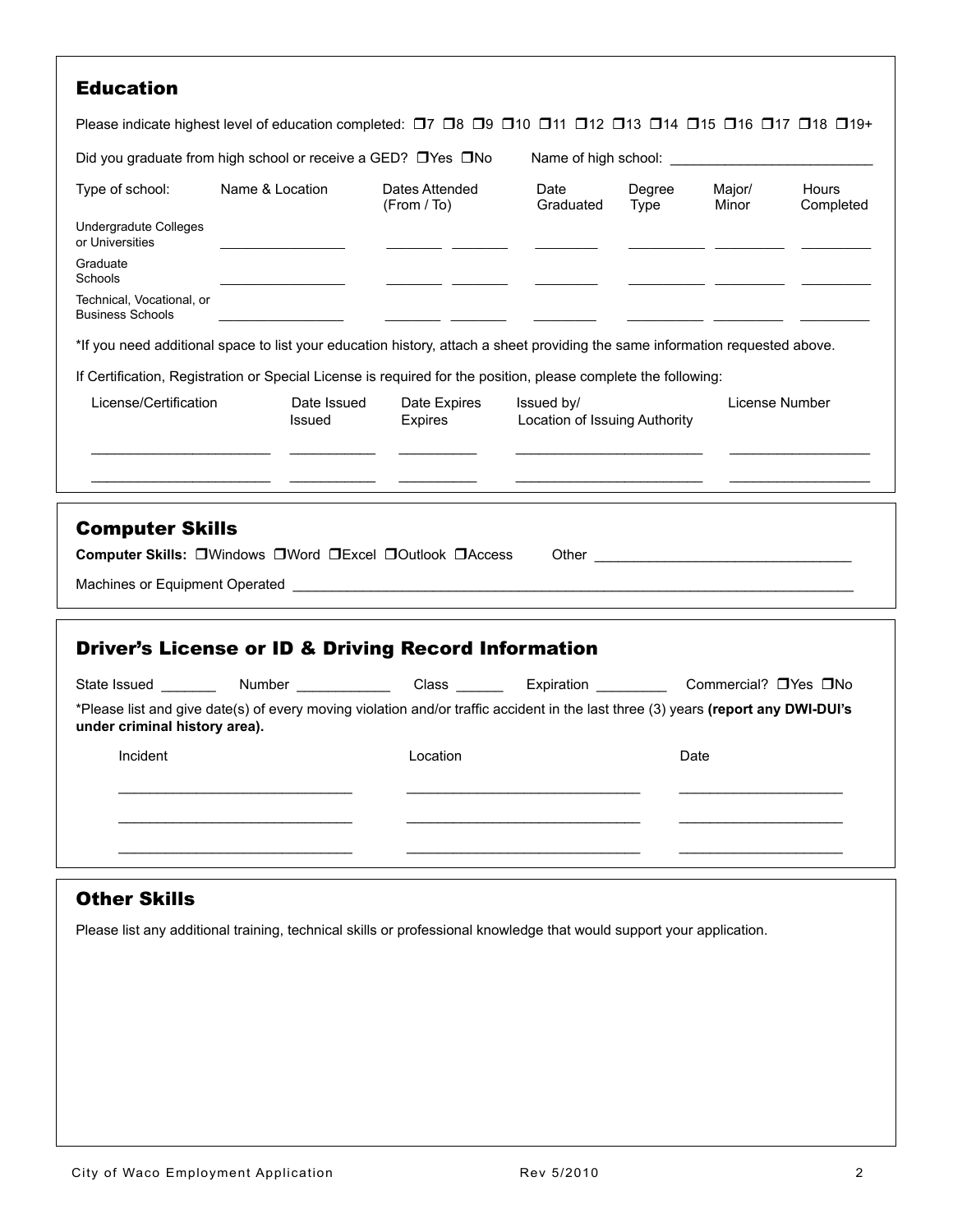#### Employment History

This information will be the official record of your employment history and must accurately reflect all significant duties performed. Include all employment for the past ten (10) years as well plus military experience and any other relevant experience beyond ten years. Begin with your current or most recent job. Employment history should include each position held, even those with the same employer. Do not use the comment "See Resume". If you need additional space to adequately describe your employment history, you may use this employment history sheet or attach additional employment history sheets providing the same information requested on this application form. This information will be used to determine if you meet minimum work related experience for the position you are applying for.

|                                                    | Supervisor's Phone Number ________________________                                                                                                                                                                             |
|----------------------------------------------------|--------------------------------------------------------------------------------------------------------------------------------------------------------------------------------------------------------------------------------|
|                                                    |                                                                                                                                                                                                                                |
| Number, Street, City, State, Zip Code              |                                                                                                                                                                                                                                |
|                                                    | Number of Employees You Supervised ____________                                                                                                                                                                                |
|                                                    | Specific Reason for Leaving or Wanting to Leave Leave Andrew Management and the Control of the Control of the Control of the Control of the Control of the Control of the Control of the Control of the Control of the Control |
| May we contact this employer? $\Box$ Yes $\Box$ No |                                                                                                                                                                                                                                |
| Summary of Job Duties and Responsibilities:        |                                                                                                                                                                                                                                |
|                                                    |                                                                                                                                                                                                                                |
|                                                    |                                                                                                                                                                                                                                |
|                                                    |                                                                                                                                                                                                                                |
|                                                    |                                                                                                                                                                                                                                |
|                                                    |                                                                                                                                                                                                                                |
|                                                    |                                                                                                                                                                                                                                |

|                                                                                                                                                                                                                                      | Supervisor's Phone Number ________________________ |
|--------------------------------------------------------------------------------------------------------------------------------------------------------------------------------------------------------------------------------------|----------------------------------------------------|
|                                                                                                                                                                                                                                      |                                                    |
|                                                                                                                                                                                                                                      |                                                    |
| Number, Street, City, State, Zip Code                                                                                                                                                                                                |                                                    |
|                                                                                                                                                                                                                                      | Number of Employees You Supervised ____________    |
| Specific Reason for Leaving or Wanting to Leave <b>contained a manufacture of the Contract Control of Contract Control of Contract Control of Control of Control of Control of Control of Control of Control of Control of Contr</b> |                                                    |
| May we contact this employer? $\Box$ Yes $\Box$ No                                                                                                                                                                                   |                                                    |
| Summary of Job Duties and Responsibilities:                                                                                                                                                                                          |                                                    |
|                                                                                                                                                                                                                                      |                                                    |
|                                                                                                                                                                                                                                      |                                                    |
|                                                                                                                                                                                                                                      |                                                    |
|                                                                                                                                                                                                                                      |                                                    |
|                                                                                                                                                                                                                                      |                                                    |
|                                                                                                                                                                                                                                      |                                                    |
|                                                                                                                                                                                                                                      |                                                    |
|                                                                                                                                                                                                                                      |                                                    |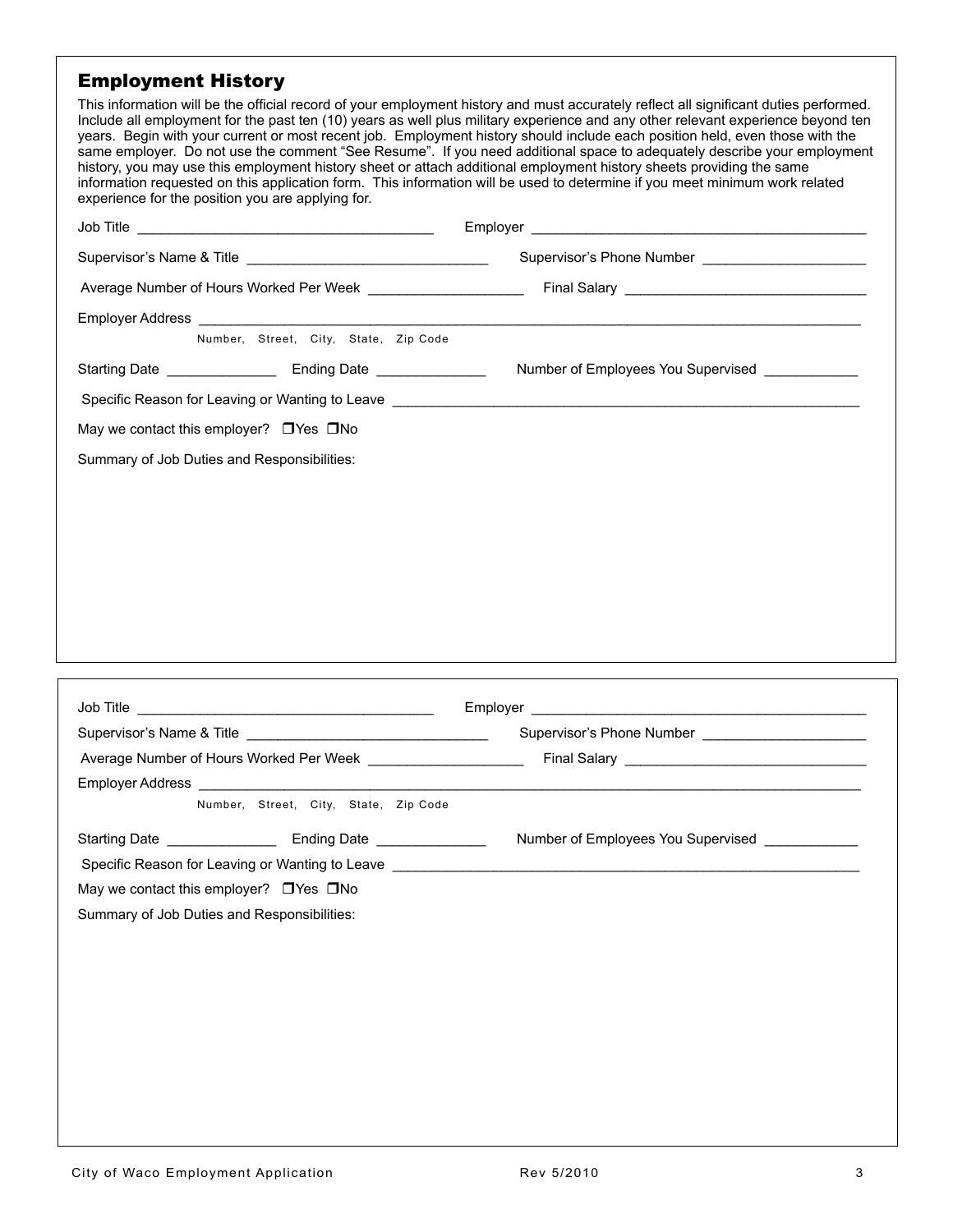|                                                                                                                           | Supervisor's Phone Number _______________________ |
|---------------------------------------------------------------------------------------------------------------------------|---------------------------------------------------|
|                                                                                                                           |                                                   |
|                                                                                                                           |                                                   |
| Number, Street, City, State, Zip Code                                                                                     |                                                   |
|                                                                                                                           | Number of Employees You Supervised ____________   |
|                                                                                                                           |                                                   |
| May we contact this employer? DYes DNo                                                                                    |                                                   |
| Summary of Job Duties and Responsibilities:                                                                               |                                                   |
|                                                                                                                           |                                                   |
|                                                                                                                           |                                                   |
|                                                                                                                           |                                                   |
|                                                                                                                           |                                                   |
|                                                                                                                           |                                                   |
|                                                                                                                           |                                                   |
|                                                                                                                           |                                                   |
|                                                                                                                           |                                                   |
|                                                                                                                           |                                                   |
|                                                                                                                           |                                                   |
|                                                                                                                           |                                                   |
|                                                                                                                           |                                                   |
|                                                                                                                           |                                                   |
|                                                                                                                           |                                                   |
|                                                                                                                           | Supervisor's Phone Number ______________________  |
|                                                                                                                           |                                                   |
|                                                                                                                           |                                                   |
| Employer Address<br>Number, Street, City, State, Zip Code                                                                 |                                                   |
|                                                                                                                           | Number of Employees You Supervised                |
| Specific Reason for Leaving or Wanting to Leave <u>example and the set of the set of the set of the set of the set of</u> |                                                   |
| May we contact this employer? DYes DNo                                                                                    |                                                   |
|                                                                                                                           |                                                   |
| Summary of Job Duties and Responsibilities:                                                                               |                                                   |
|                                                                                                                           |                                                   |
|                                                                                                                           |                                                   |
|                                                                                                                           |                                                   |
|                                                                                                                           |                                                   |
|                                                                                                                           |                                                   |
|                                                                                                                           |                                                   |
|                                                                                                                           |                                                   |
|                                                                                                                           |                                                   |
|                                                                                                                           |                                                   |
|                                                                                                                           |                                                   |
|                                                                                                                           |                                                   |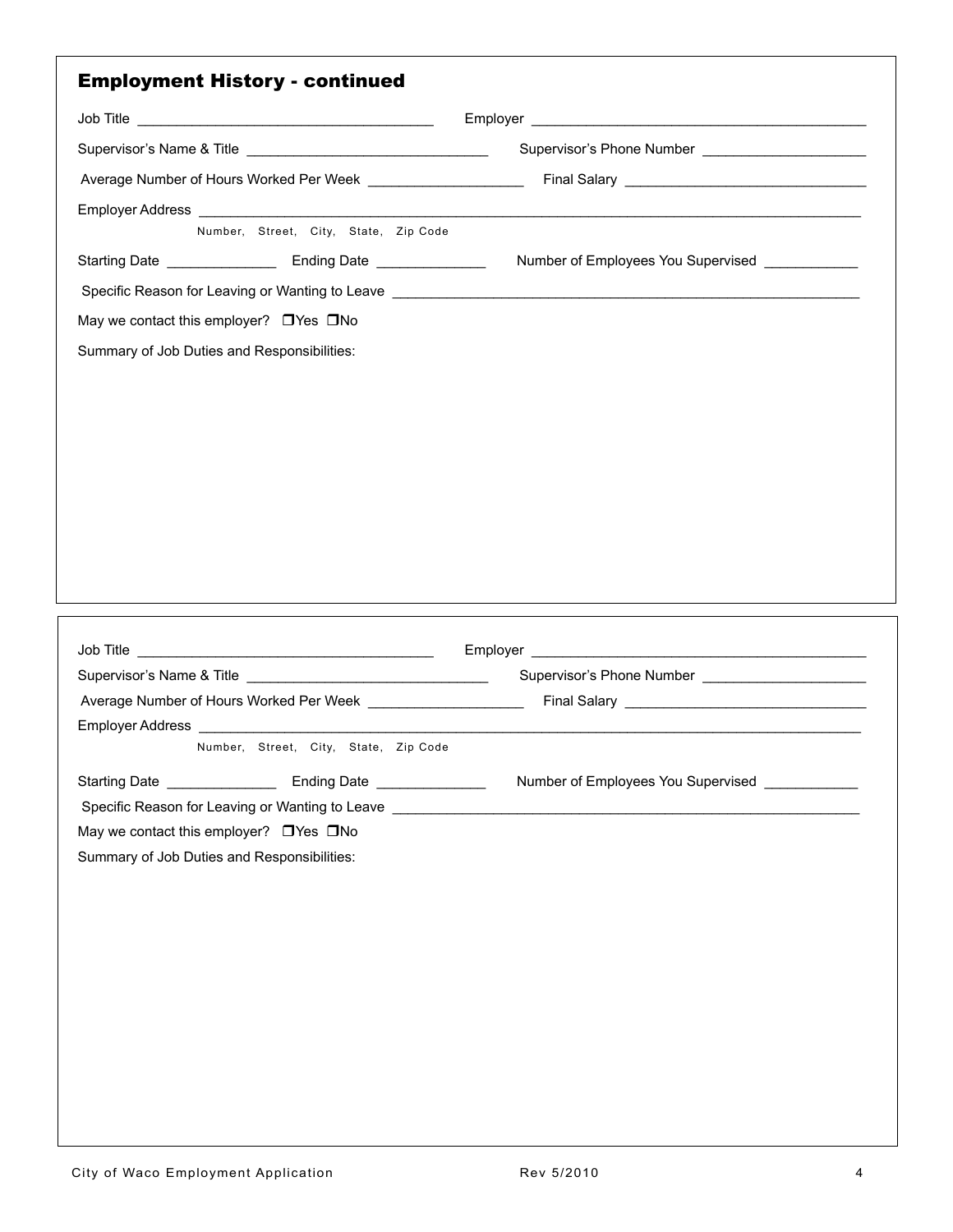| <b>Employment History - continued</b>                                                                                                                 |                                                                                            |
|-------------------------------------------------------------------------------------------------------------------------------------------------------|--------------------------------------------------------------------------------------------|
|                                                                                                                                                       |                                                                                            |
|                                                                                                                                                       | Supervisor's Phone Number<br><u> and</u> the manufacturer of the supervisor's Phone Number |
|                                                                                                                                                       |                                                                                            |
| Number, Street, City, State, Zip Code                                                                                                                 |                                                                                            |
|                                                                                                                                                       | Number of Employees You Supervised ____________                                            |
| May we contact this employer? $\Box$ Yes $\Box$ No<br>Summary of Job Duties and Responsibilities:                                                     |                                                                                            |
| <b>Personal References</b><br>(Not former employers or relatives; should be familiar with your qualifications for employment.)<br>Name and Occupation | Address<br><b>Phone Number</b>                                                             |

## Please Read Before Signing

I certify that all information in this application is true and correct. I understand and agree that any false information, misrepresentation, or concealment of fact is sufficient grounds for either my immediate discharge without recourse, or refusal of employment by the City of Waco.

 \_\_\_\_\_\_\_\_\_\_\_\_\_\_\_\_\_\_\_\_\_\_\_\_\_\_\_\_\_\_\_\_\_\_\_\_\_\_\_\_ \_\_\_\_\_\_\_\_\_\_\_\_\_\_\_\_\_\_\_\_\_\_\_\_\_\_\_\_\_\_\_\_ \_\_\_\_\_\_\_\_\_\_\_\_\_\_\_\_\_\_\_ \_\_\_\_\_\_\_\_\_\_\_\_\_\_\_\_\_\_\_\_\_\_\_\_\_\_\_\_\_\_\_\_\_\_\_\_\_\_\_\_ \_\_\_\_\_\_\_\_\_\_\_\_\_\_\_\_\_\_\_\_\_\_\_\_\_\_\_\_\_\_\_\_ \_\_\_\_\_\_\_\_\_\_\_\_\_\_\_\_\_\_\_ \_\_\_\_\_\_\_\_\_\_\_\_\_\_\_\_\_\_\_\_\_\_\_\_\_\_\_\_\_\_\_\_\_\_\_\_\_\_\_\_ \_\_\_\_\_\_\_\_\_\_\_\_\_\_\_\_\_\_\_\_\_\_\_\_\_\_\_\_\_\_\_\_ \_\_\_\_\_\_\_\_\_\_\_\_\_\_\_\_\_\_\_

I understand and agree that all information in this application may be verified by the City of Waco. I also understand that any employment is subject to a satisfactory check of references, and that once a contingent offer of employment is made, I must satisfactorily pass a pre-placement physical, which will include drug and alcohol tests.

\_\_\_\_\_\_\_\_\_\_\_\_\_\_\_\_\_\_\_\_\_\_\_\_\_\_\_\_\_\_\_\_\_\_\_\_\_\_\_\_\_\_\_\_\_\_\_\_\_\_\_\_\_\_\_ \_\_\_\_\_\_\_\_\_\_\_\_\_\_\_\_\_\_\_\_\_\_\_\_

I authorize all individuals and organizations named or referenced to in this application, or given otherwise by me as references, to give the City of Waco all information relative to my employment, work habits, and character. I authorize the City of Waco to verify and investigate the status of my driver's license and to conduct any background check it deems necessary, including review of criminal history records. I release any individuals and organizations contacted, and the City of Waco.

I understand that this is not an employment agreement between the City of Waco and the applicant.

Applicant Signature Date Date of the United States of the Date Date Date Date Date Date